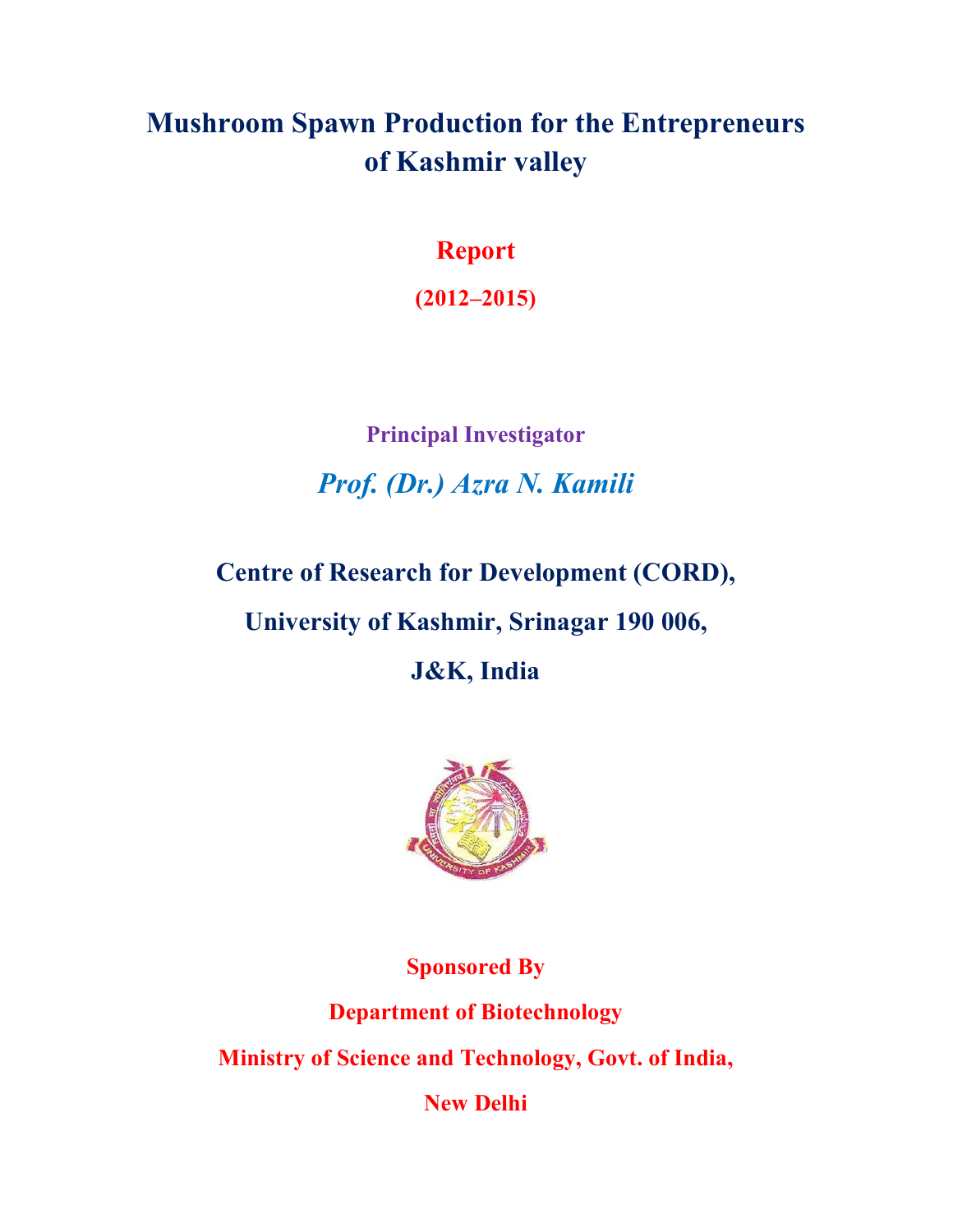| 1            | File number and title of the project                  | $\ddot{\cdot}$ | BT/PR6980/SPD/11/1417/2012                                                                                            |
|--------------|-------------------------------------------------------|----------------|-----------------------------------------------------------------------------------------------------------------------|
|              |                                                       |                | "Mushroom<br>spawn production<br>for<br>the<br>Entrepreneurs of Kashmir Valley"                                       |
| $\mathbf{2}$ | <b>Name of Principal Investigator (PI)</b>            | $\ddot{\cdot}$ | Prof. (Dr.) Azra N. Kamili<br>azrakamili@gmail.com<br>Tel: (0) 0194-2102162 Ext: (0) 2155, 2318<br>Mobile: 9419018650 |
|              |                                                       |                | Fax: (0) 0194-2421357, 2420333                                                                                        |
| 3            | Dates of sanction and completion of the :<br>project: |                | $18th$ September, 2012 to $25th$ Oct. 2015.                                                                           |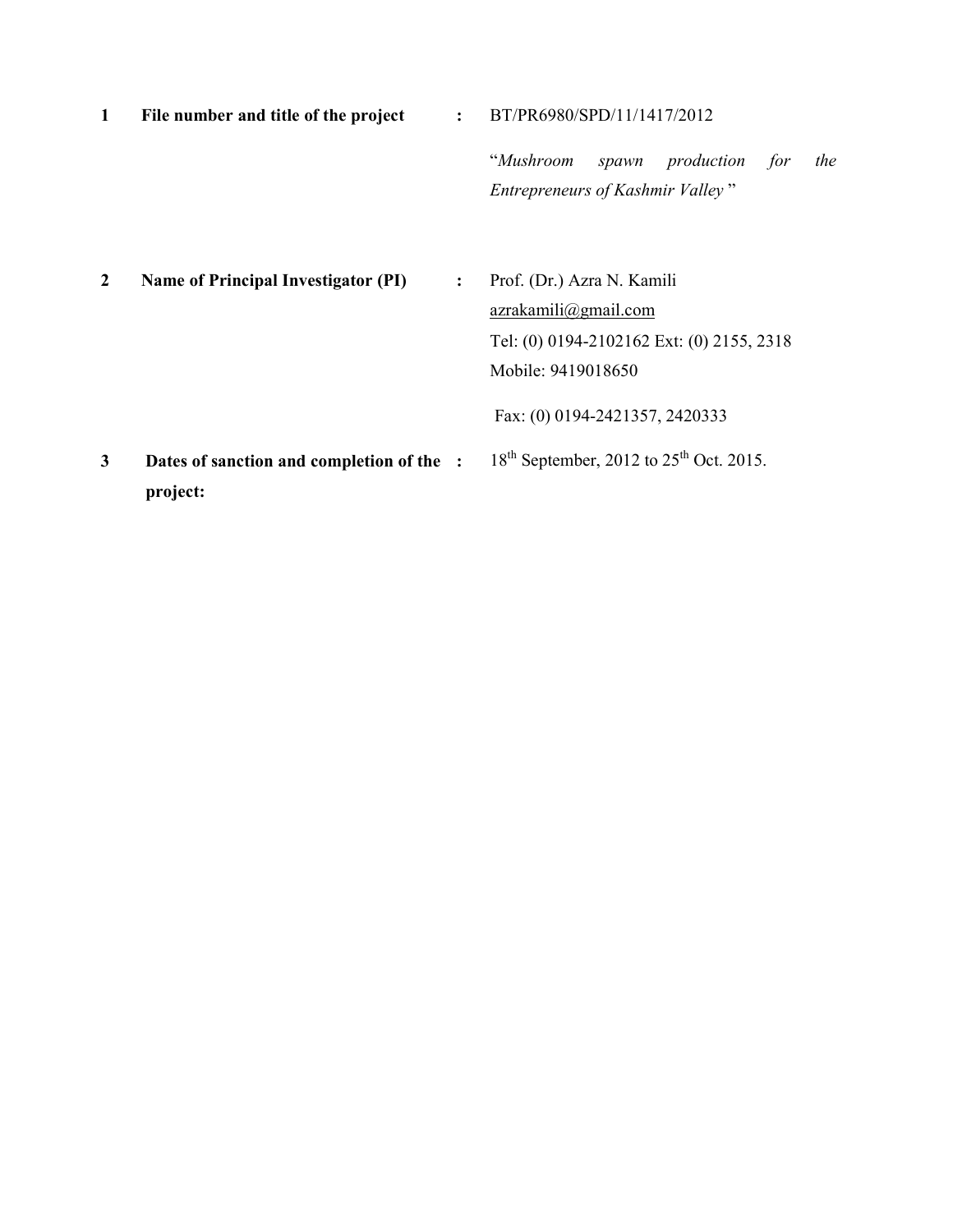## **4. Project objectives as approved by DBT**

- To impart training on mushroom cultivation and market linkages among rural/sub-urban women of the valley.
- $\triangleright$  To conduct the training programmes on quality spawn production for mushroom cultivation for the educated women of the valley.
- $\triangleright$  To train sixty women per year in mushroom cultivation and pure spawn production (30) each in mushroom cultivation and spawn production).

| S.No | Objectives as approved         | <b>Achievements</b>                                                       |
|------|--------------------------------|---------------------------------------------------------------------------|
|      | by DBT                         |                                                                           |
| 1.   | training<br>impart<br>To<br>on | $\overline{\phantom{a}}$ A total of 90 trainees were selected and trained |
|      | mushroom cultivation<br>and    | for mushroom cultivation during 2013-2015.                                |
|      | linkages<br>market<br>among    | Each year a total no of 30 trainees were                                  |
|      | rural/sub-urban<br>women<br>of | selected for mushroom cultivation training.                               |
|      | the valley.                    | The training was imparted twice a year at                                 |
|      |                                | different demonstration units and each training                           |
|      |                                | was spread over a period of 3 months. In the first                        |
|      |                                | year of the project I <sup>st</sup> batch of 15 local women               |
|      |                                | involved and trained for mushroom<br>were                                 |
|      |                                | cultivation at kremshore, Budgam followed by                              |
|      |                                | another lot of 15 trainees at Aarigam Budgam.                             |
|      |                                | Similarly another 30 trainees were imparted                               |
|      |                                | training in the next consecutive year $(2014)$ at                         |
|      |                                | Aarigam Budgam in two batches. In the last year                           |
|      |                                | another district i.e. Baramulla was selected for the                      |
|      |                                | imparting training at two different places Alora                          |
|      |                                | and Khunchipora, Tangmarg. Again a total                                  |
|      |                                | number of 30 local women (in two batches) were                            |
|      |                                | fully trained The trainees were given complete                            |
|      |                                | practical training from the basic ingredients of                          |
|      |                                | raw materials required for mushroom cultivation,                          |
|      |                                | making of proper compost on scientific lines to                           |
|      |                                | the production and marketing of the produce (Figs)                        |
|      |                                | $1-6$ ).                                                                  |
|      |                                |                                                                           |

## **5. Achievements/progress vis-à-vis above objectives**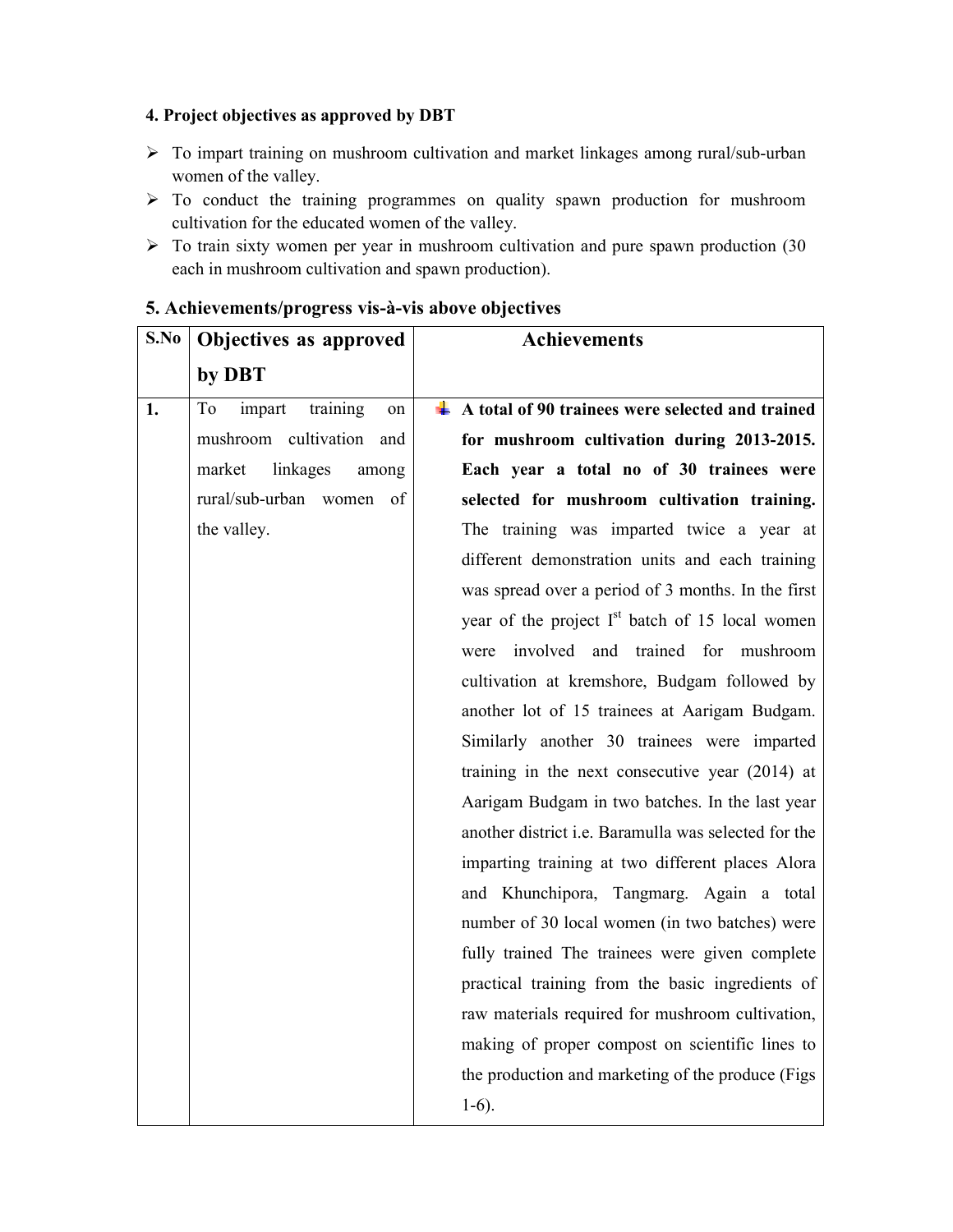| 2. | training<br>conduct<br>the<br>To | Training programme for quality mushroom         |  |
|----|----------------------------------|-------------------------------------------------|--|
|    | quality<br>programmes<br>on      | spawn production at Kashmir University was      |  |
|    | production<br>for<br>spawn       | carried out successfully. A total no. of 90     |  |
|    | mushroom cultivation for the     | educated urban/suburban women were              |  |
|    | educated<br>of<br>the<br>women   | given complete knowledge and training           |  |
|    | valley.                          | about the production of spawn on scientific     |  |
|    |                                  | lines. The training was imparted in 3 phases.   |  |
|    |                                  | 30 educated women (10 in each phase) were       |  |
|    |                                  | selected and were given trainings for           |  |
|    |                                  | production of pure and disease free spawn       |  |
|    |                                  | each year. This training has helped them to     |  |
|    |                                  | start new ventures as they can develop their    |  |
|    |                                  | own spawn production units (Figs 7-19).         |  |
| 3. | To train sixty women per         | The project staff has successfully achieved     |  |
|    | in<br>year<br>pure<br>spawn      | the target of training 60 women per year in     |  |
|    | production<br>(30)<br>each<br>in | mushroom cultivation and spawn production       |  |
|    | mushroom cultivation and         | $(30+30)$ in the 3 year duration of the project |  |
|    | spawn production).               | and thus a total no. of 180 women from          |  |
|    |                                  | different areas of the valley were trained for  |  |
|    |                                  | both the programmes. 30 rural women were        |  |
|    |                                  | given trainings related to the mushroom         |  |
|    |                                  | cultivation at the demonstration units. Each    |  |
|    |                                  | year 15 selected trainees were given complete   |  |
|    |                                  | training during early spring and later another  |  |
|    |                                  | lot of 15 trainees were trained in Autumn.      |  |
|    |                                  | Besides trainings they were also motivated      |  |
|    |                                  | for employment opportunities within their       |  |
|    |                                  | own premises. Similarly 30 educated             |  |
|    |                                  | women of the valley were trained for            |  |
|    |                                  | quality mushroom spawn production at            |  |
|    |                                  | production<br>unit of Kashmir<br>spawn          |  |
|    |                                  | University per year during the project          |  |
|    |                                  | tenure. They were given trainings for           |  |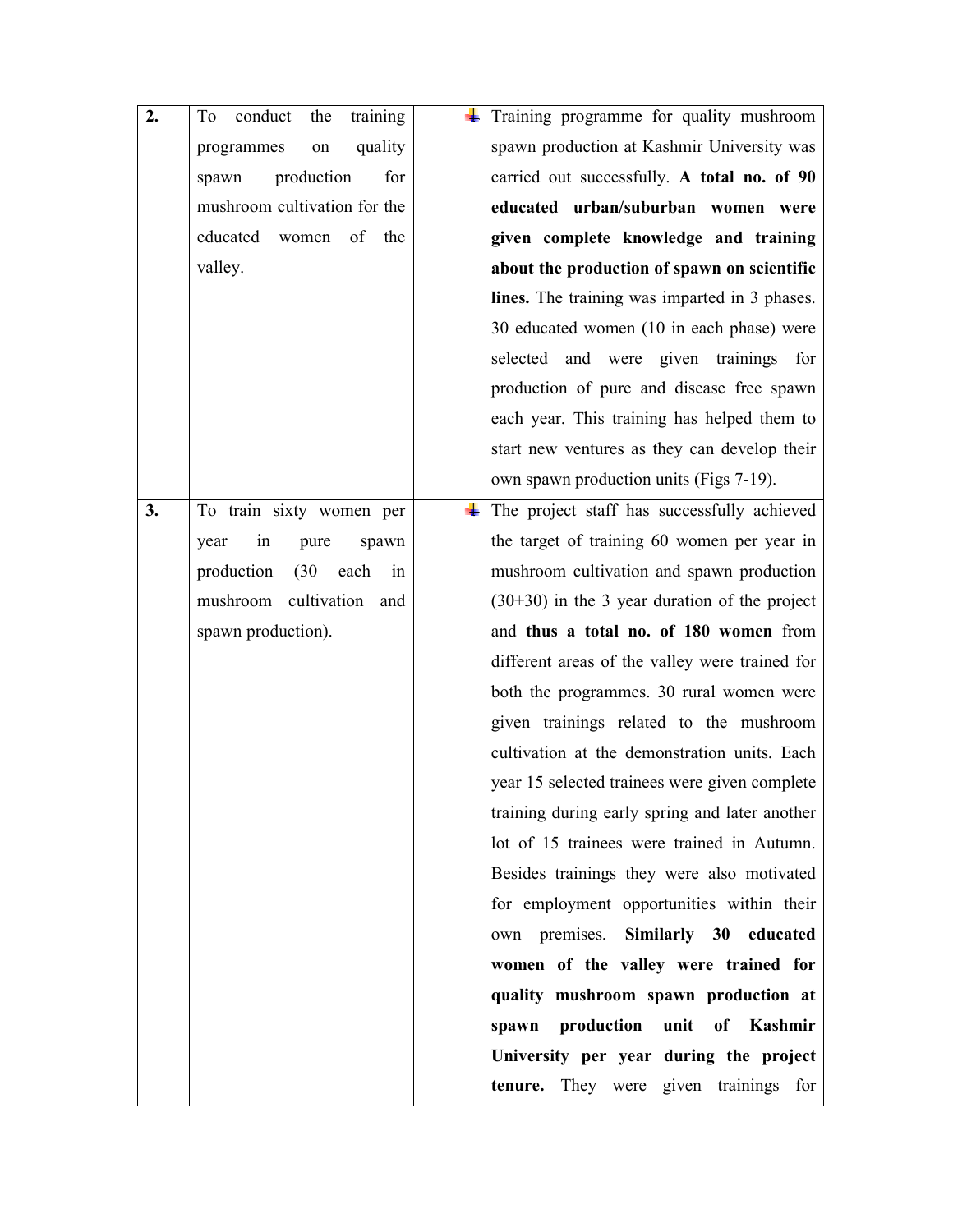| production of pure and disease free spawn. A    |  |
|-------------------------------------------------|--|
| total of 90 women got trained for this activity |  |
| during project tenure.                          |  |

### **6. Deviation if any from the project objectives and reasons there of: Nil**

#### **7. Bottle Neck in the project (if any): Nil**

#### **8. List of publications/ patents filed: Nil**

#### **9. Technology developed/ transferred:**

This program was completely based on skill development and training. Unemployed young ladies were given complete training from basic process of mushroom cultivation to the final marketing of the mushroom products. Cultivation of mushroom and spawn making was imparted to the selected trainees under the guidance of project staff. They were fully trained about all the processes i.e. from wetting of straw to the casing and final picking of mushrooms and spawn making (from washing of grains to the inoculation of the spawn bottles). Besides this trainees were also given complete knowledge about precautions that need to be taken while preparing spawn under hygienic conditions.

#### **10. Summary of the Completed Project (within 300 words):**

The Project **"***Mushroom Spawn Production for the Entrepreneurs of Kashmir Valley***"** was supported by the DBT under Biotechnology based programme for women. The aim of the project was to create a sense of independence in the rural/urban women of the valley by training and providing them with the technical knowhow of mushroom cultivation and spawn production so that they can start their own cultivation units and become economically stable. The project staff has successfully achieved the target of training almost 180 women trainees from different parts of the valley in three year duration of the project. 90 rural women were given trainings relating to the mushroom cultivation at the different demonstration unit each year and 90 urban educated women were fully trained about the spawn production at spawn production unit of Kashmir University. They were given trainings for production of pure and disease free spawn. Availability of quality spawn was also ensured for other entrepreneurs who were interested to produce the mushroom on commercial lines in the valley. Many farmers including entrepreneurs from different districts were provided with quality spawn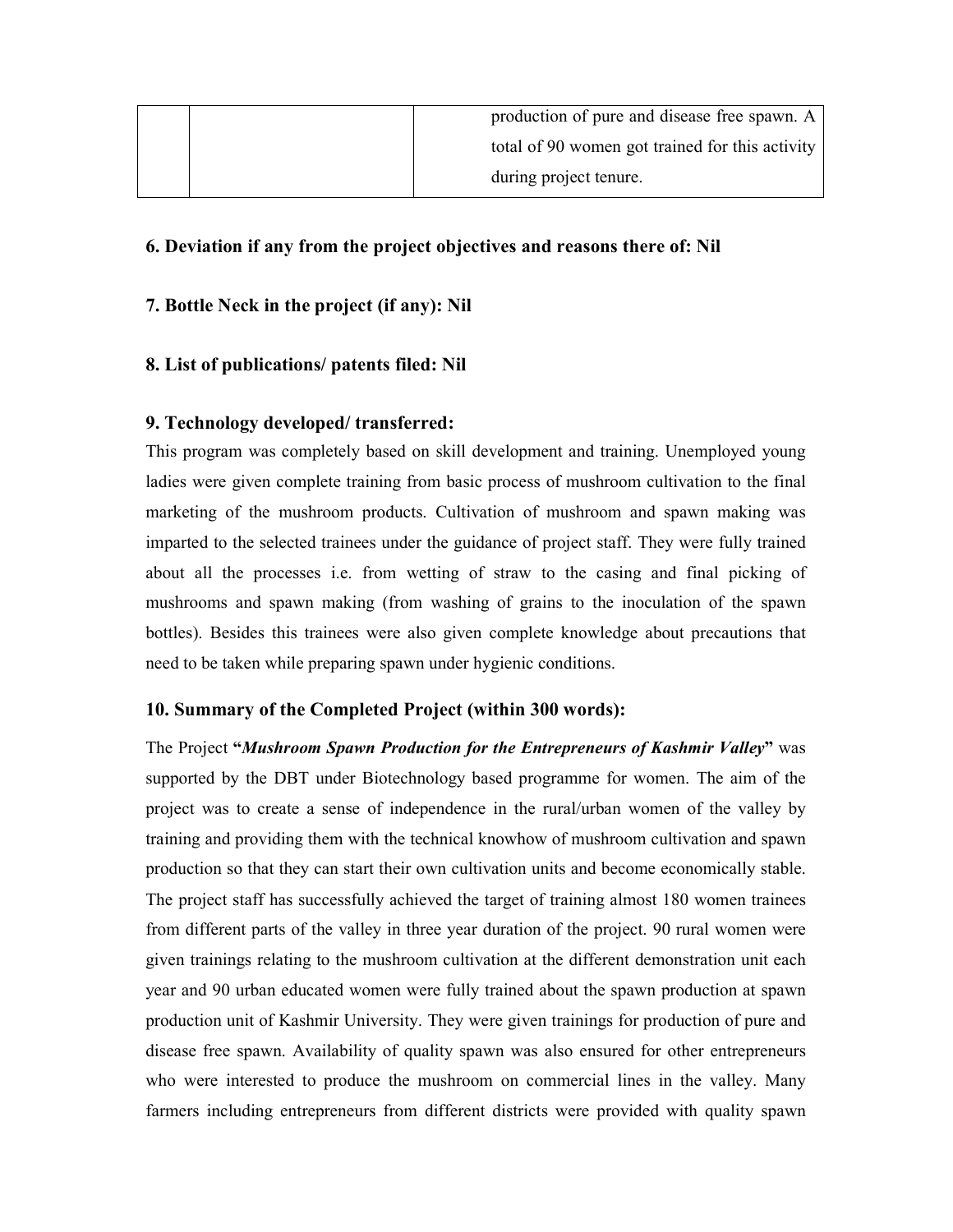from spawn production laboratory at Kashmir University.It has helped them to increase the healthy mushroom production among the rural as well as in commercial urban growers. Trainees were also helped to develop proper market linkages for selling the mushrooms and its products.

Mushrooms market is sprouting enormously in the valley these days. This has created a great opportunity for these young ladies to start new ventures from supplying of pure spawn to the whole fruiting body of mushrooms. So many interested trainees especially from the rural areas applied for loan under different agricultural Schemes provided by State Government and started their own mushroom cultivation units within their own premises (Table 1) during the project tenure. Besides this keeping in view the demand for pure and disease free spawn in the valley many of the trainees who were trained for spawn making under this programme had also applied for loan generated from the government departments (EDI J&K Govt) to establish their own spawn production units (Table 2).

**Table 1.List of trainees who have already started their own Mushroom cultivation units.** 

| S.no.            | <b>Name</b>     | Parentage                 | <b>Address</b>       |
|------------------|-----------------|---------------------------|----------------------|
|                  | Shahzada Akther | W/o Shabir Ahmad Bhat     | Kremshore Budgam     |
| 2.               | Rubeena Akther  | D/o Ghulam Mohmmad Bhat   | Kremshore Budgam     |
| $\overline{3}$ . | Shahzada Farooq | D/o Mohmmad Shafi Bandroo | Kremshore Budgam     |
| $\overline{4}$ . | Arifa Kousar    | D/o Gh. Rasool Najar      | Kremshore Budgam     |
| 5.               | Rehana Shafi    | D/o Mohd Shafi Bandroo    | Banderpora Kremshore |
| 6.               | Saima Bashir    | D/o Bashir Ahmad bandroo  | Banderpora Kremshore |

**Table 2. List of trainees who were interested in starting their own Spawn production units.**

| S.no.            | <b>Name</b>   | Parentage              | <b>Address</b>              |
|------------------|---------------|------------------------|-----------------------------|
| 1.               | Nighat Salaam | D/o Ab.Salaam Naikoo   | Hibdangerpora,<br>Baramulla |
|                  |               |                        |                             |
| $\overline{2}$ . | Rafia Rashid  | D/o Ab. Rashid Padder  | Nanil, Anantnag             |
| 3.               | Kousar Qadir  | D/o Gh. Qadir Malik    | Dalipora, Pulwama           |
| $\overline{4}$ . | Iqra Shakeel  | D/o Shakeel Ahmed Khan | Gangipora, Budgam           |
| 5.               | Masrat Jan    | D/o Mohd Ibrahim Bhat  | Harwan, Srinagar            |
| 6.               | Shazia Iqbal  | D/o Mohd. Iqbal Bhat   | Shalimar, Srinagar          |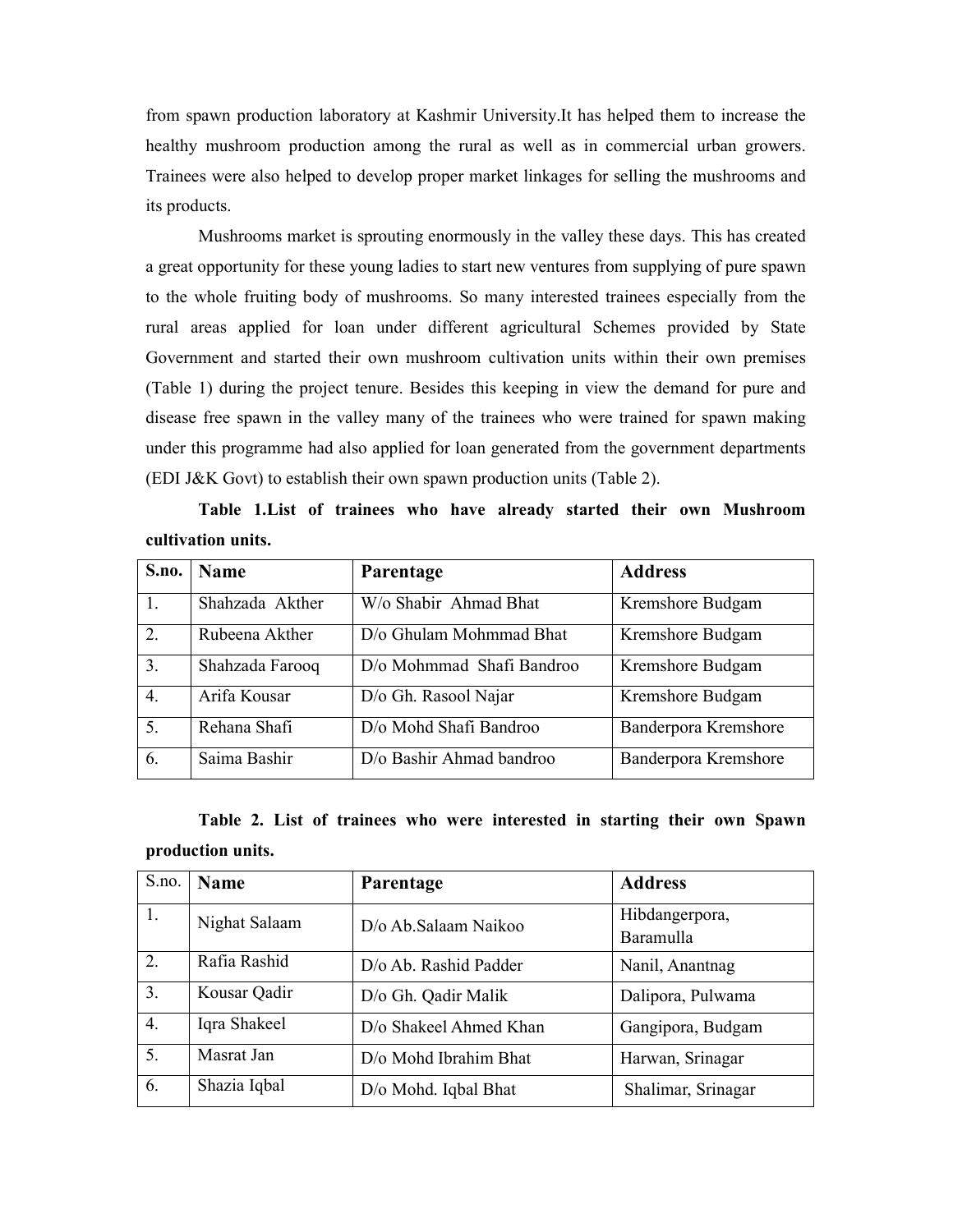|  | Neelofar Majid | D/o Ab. Majid Beigh | Malabagh, Srinagar |
|--|----------------|---------------------|--------------------|
|--|----------------|---------------------|--------------------|

#### **11. Visible impact & suggestions for way forward:**

The project was supported by the DBT under Biotechnology based programme for women. The mushroom training cum demonstrations which were held at different units during the project tenure have initiated a change in the horizon of many illiterate/ literate women of these areas (Distrcit Baramulla, Srinagar and Budgam) to earn their livelihood within their home premises. 180 Trainees (90 for mushroom Cultivation and 90 for Spawn production) were benefitted by this project. This project had a positive impact in following ways:

- **Entrepreneurship development:** The aim of program was to help in the economic upliftment of poor unemployed women in rural/urban areas especially those who are interested to do some income generating work. As this program was skill based to impart training on cultivation as well as spawn production on scientific lines and created more avenues of employment for these ladies within their residential premises, thus giving a new definition to women empowerment and entrepreneurship development. Many among the trainees applied for the loan and then started their own mushroom cultivation units e.g. Shahzada Akther, Rubeena Akther, Shahzada Farooq from kremshore Budgam and Saima Bashir from Banderpora, Kremshore (Table 1) have already established the mushroom cultivation units. Besides this some of the young ladies from other districts had also applied for loan from government agencies for establishment of Spawn production units (Table 2). Certificates for receiving trainings were also issued to the trainees which helped them in receiving the financial assistance from different Govt. Departments.
- **Impact on Society:** Since rural women in Kashmir remain confined to their homes and their services are not added to gross domestic product (G.D.P) despite their hard work in agriculture, the mushroom cultivation being Indoor agriculture activity suited the rural women to help them in their economic upliftment. This program changed their lives in many ways. Now they were much confident, skilled and trying to be financially independent as a number of trained women started their own units.

In addition, training programme for quality Mushroom spawn making at Kashmir University helped trainees to develop skills for having their own spawn production units. The Spawn Production Laboratory at Kashmir University is highly beneficial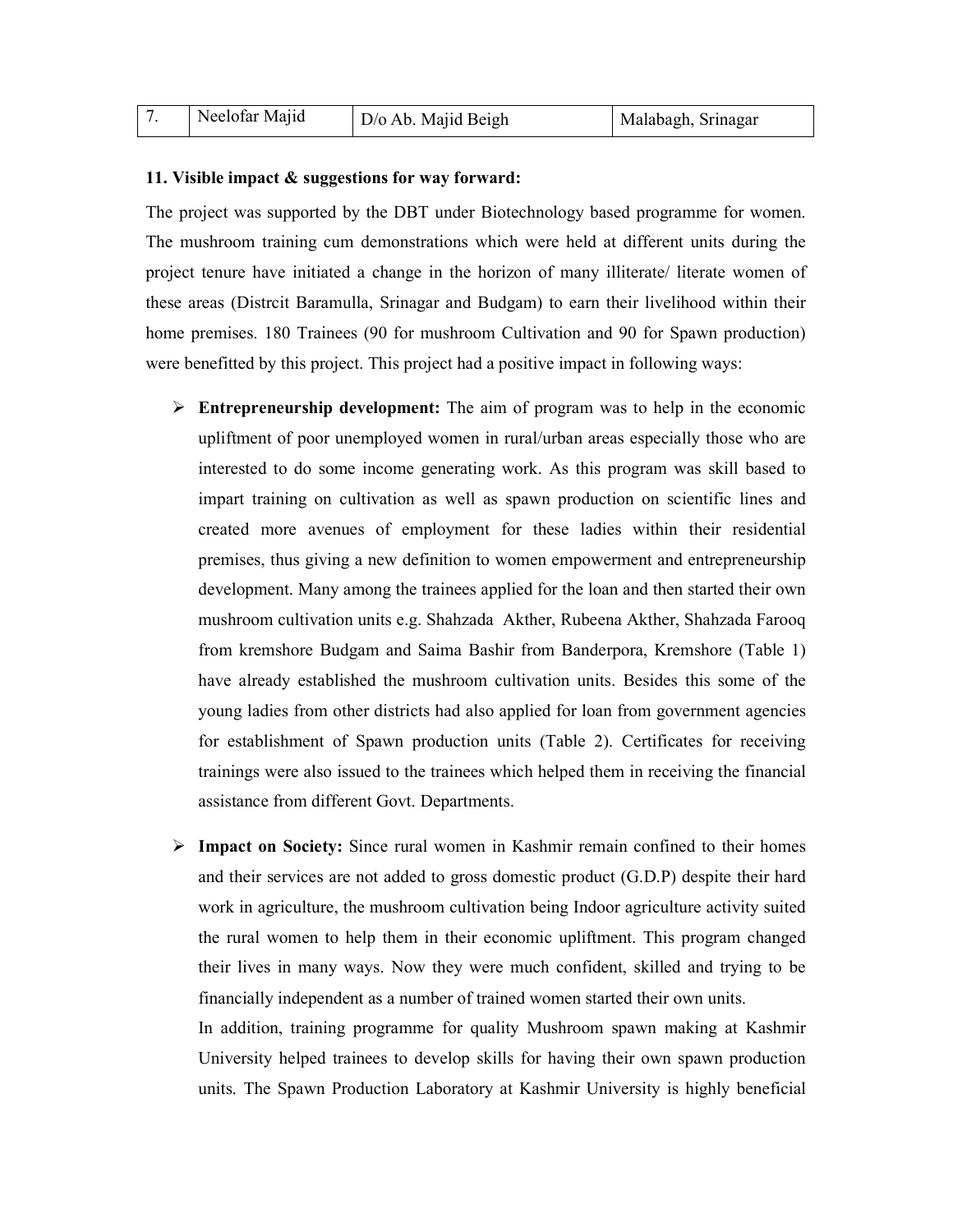for farmers and other mushroom entrepreneurs of valley who were provided pure and superior spawn for button mushroom cultivation throughout the project tenure.

- **Creation of Employment opportunities:** This project has not only inculcated the skill of mushroom cultivation and spawn production among trained ladies but also helped them to create facilities for starting their own ventures. 6 ladies were granted loan from Govt. Agricultural Department for starting the units. Some more young enthusiastic ladies who were part of the programme have already applied for loan generated from the government departments (EDI J&K Govt) to develop their own cultivation units. However some of them couldn't establish their own units but they were easily engaged by unit holders in their newly established mushroom farms as well as by already established unit holders and rendered them with satisfactory wages. This has created a good employment opportunity for these economically backward ladies. In fact some of them have started working in creation of facilities for spawn production at their own level.
- DBT should support such schemes as it not only helps many poor rural women in enhancing their skills but also creates a sense of economic stability and can eradicate the problems of unemployment to some extent.

**Training programmes conducted: A total of 15 training programmes were conducted. 6 training programmes for mushroom cultivation** were conducted at different mushroom cultivation units in three years of project tenure **similarly 9 spawn production training were** organized for selected trainees at Kashmir University (spawn production lab.)

**No. of Trainings organized per year: 5 trainings were conducted per year**. **A total no. of 15 trainings** was given to all the selected trainees in a period of three years. The trainees were given complete training for mushroom cultivation and spawn production.

**No. of People Benefitted: 180 Trainees got benefitted by imparting training in mushroom cultivation** and spawn production during the project tenure (**90 for mushroom Cultivation and 90 for Spawn production in the project tenure of 3 years**).

 $\triangleright$  A total of 90 trainees were selected and trained for mushroom cultivation during 2013-2015. Each year a total no of 30 trainees were selected for mushroom cultivation training. The training was imparted twice a year at different demonstration units and each training programme was spread over a period of 3 months. In the first year of the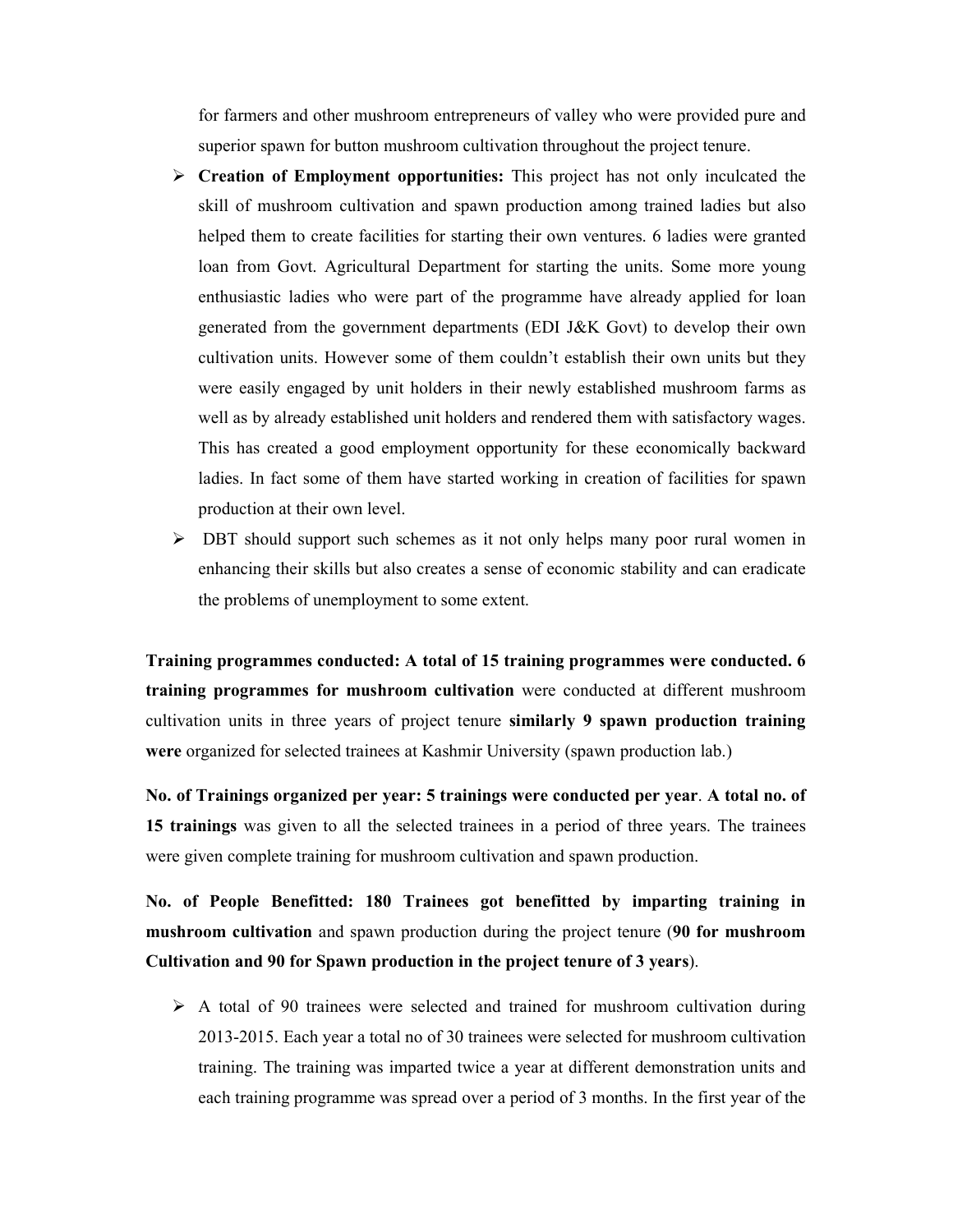project  $I<sup>st</sup>$  batch of 15 local women were involved and trained for mushroom cultivation at kremshore, Budgam followed by another lot of 15 trainees at Aarigam Budgam. Similarly another 30 trainees were imparted training in the next consecutive year (2014) at Aarigam Budgam in two batches. In the last year another district i.e. Baramulla was selected for the imparting training at two different places Alora and Khunchipora, Tangmarg. Again a total number of 30 local women (in two batches) were fully trained. The trainees were given complete practical training from the basic ingredients of raw materials required for mushroom cultivation, making of proper compost on scientific lines to the production and marketing of the produce.

 Training programme for quality mushroom spawn production at Kashmir University was carried out successfully. A total no. of 90 educated urban/suburban women were given complete knowledge and training about the production of spawn on scientific lines. The training was imparted in 3 phases. 30 educated women (10 in each phase) were selected and were given trainings for production of pure and disease free spawn each year. This training has helped them to start new ventures as they can develop their own spawn production units.

#### **Income level increase:**

The income generated by all the units was satisfactory; the unit holders were able to generate good amount of money from each crop production. **In the Unit I entrepreneur** namely Shahzada Akther (Kremshore, District Budgam) earned **Rs. 20,219 approx.** in first crop while entrepreneur **earned 25,000 during 2nd crop during Ist year** making an **amount of 45,219** (Table 3). Similarly at unit II, the entrepreneur namely Shaheena Akther (Aarigam, District Budgam) was able to make a total amount of **approximately Rs 33,320**. An increased amount of money was made by the same entrepreneur (Shaheena akhtar) as the crop yield was more than the previous year. During the third year of the project another district was selected for training programmes and the beneficiaries **namely Kulsooma Akhtar and Shabnam Lone** were from Alora and Khunchipora respectively. Both the beneficiaries showed a satisfactory result in terms of the income generated by the mushroom crop production.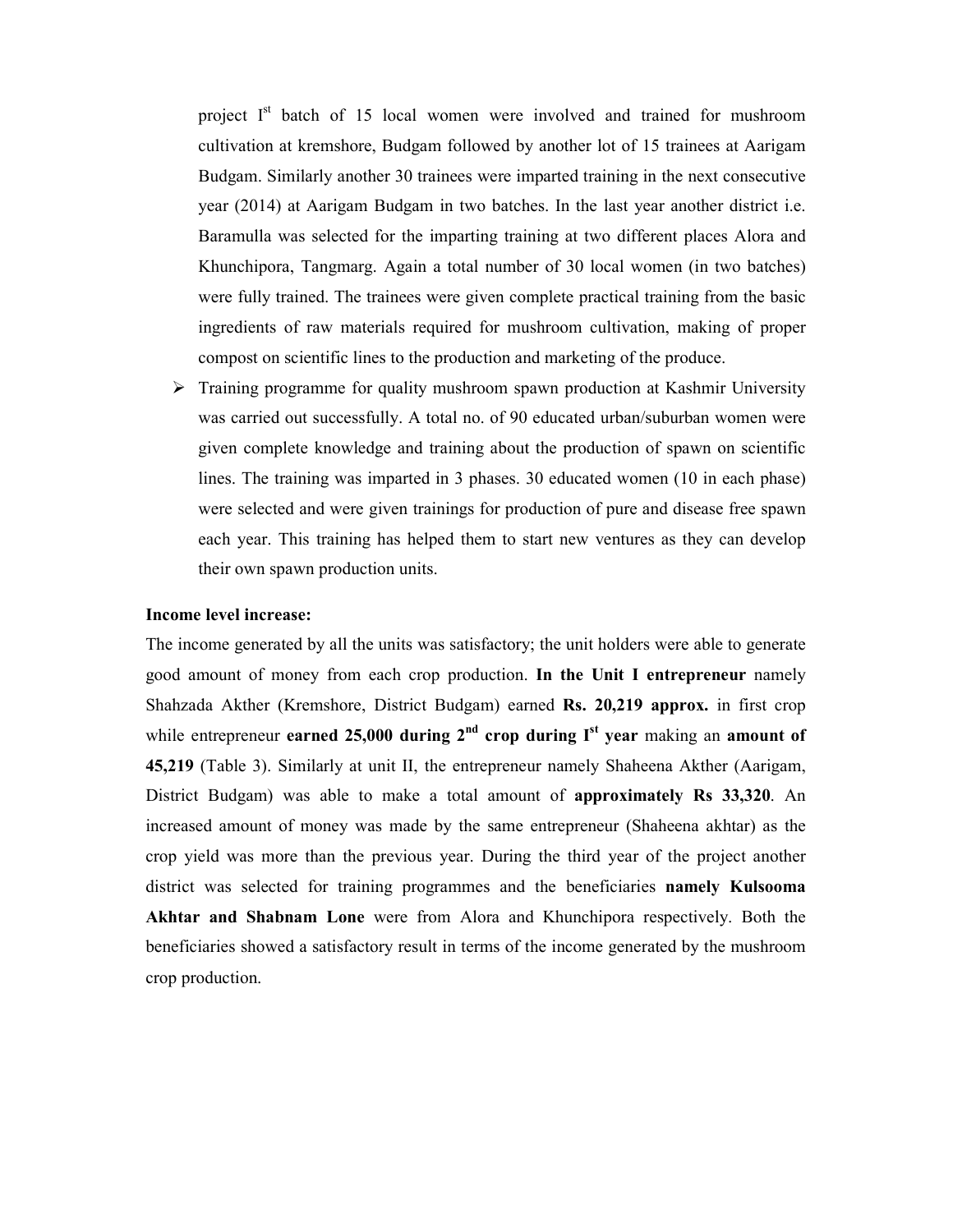| Year<br>wise                    | Unit I      | <b>Address</b>                 | Unit II     | <b>Address</b>                        |
|---------------------------------|-------------|--------------------------------|-------------|---------------------------------------|
| $\overline{I}^{\text{st}}$ year | Rs 45,219   | Kremshore, District<br>Budgam) | Rs 33,320   | (Aarigam, District<br>Budgam)         |
| 2 <sup>nd</sup><br>year         | Rs 40,200   | (Aarigam, District<br>Budgam)  | Rs 34,300   | (Aarigam, District<br>Budgam)         |
| $3rd$ year                      | Rs 35,000   | (Alora, District<br>Baramulla) | Rs 43,750   | (khunchipora, district)<br>Baramulla) |
| <b>Total</b>                    | Rs 1,20,419 |                                | Rs 1,11,370 |                                       |

**Table 3: Year wise income generated for beneficiaries (farmers)**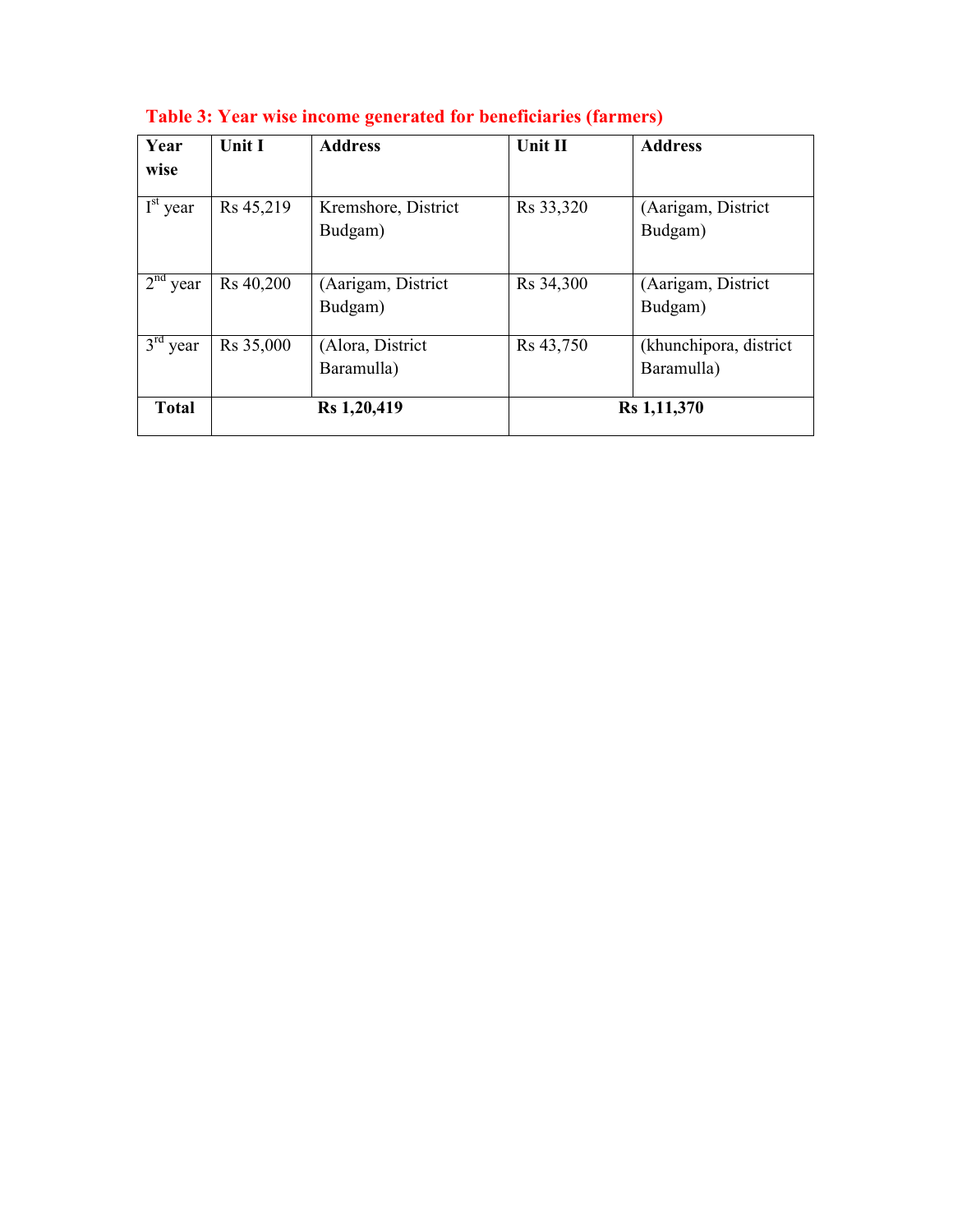# Training cum demonstration for cultivation of Mushroom at Unit I and II.



Fig 1. Pile making by the trainees



Fig 4. Filing of trays before spawing



Fig 2. Turning of pile by trainees



Fig 3. Addition of gypsum to the pile



Fig 6.spraying of trays by trainees

# Training cum demonstration of spawn making in the spawn production unit in university campus.



Fig 7. Washing of wheat grains



Fig 8. Drying of wheat



Fig 9. Filling of spawn bottles



Fig 10. Plugging of spawn bottles





Fig 12. Inoculation



Fig 15. Ready Spawn